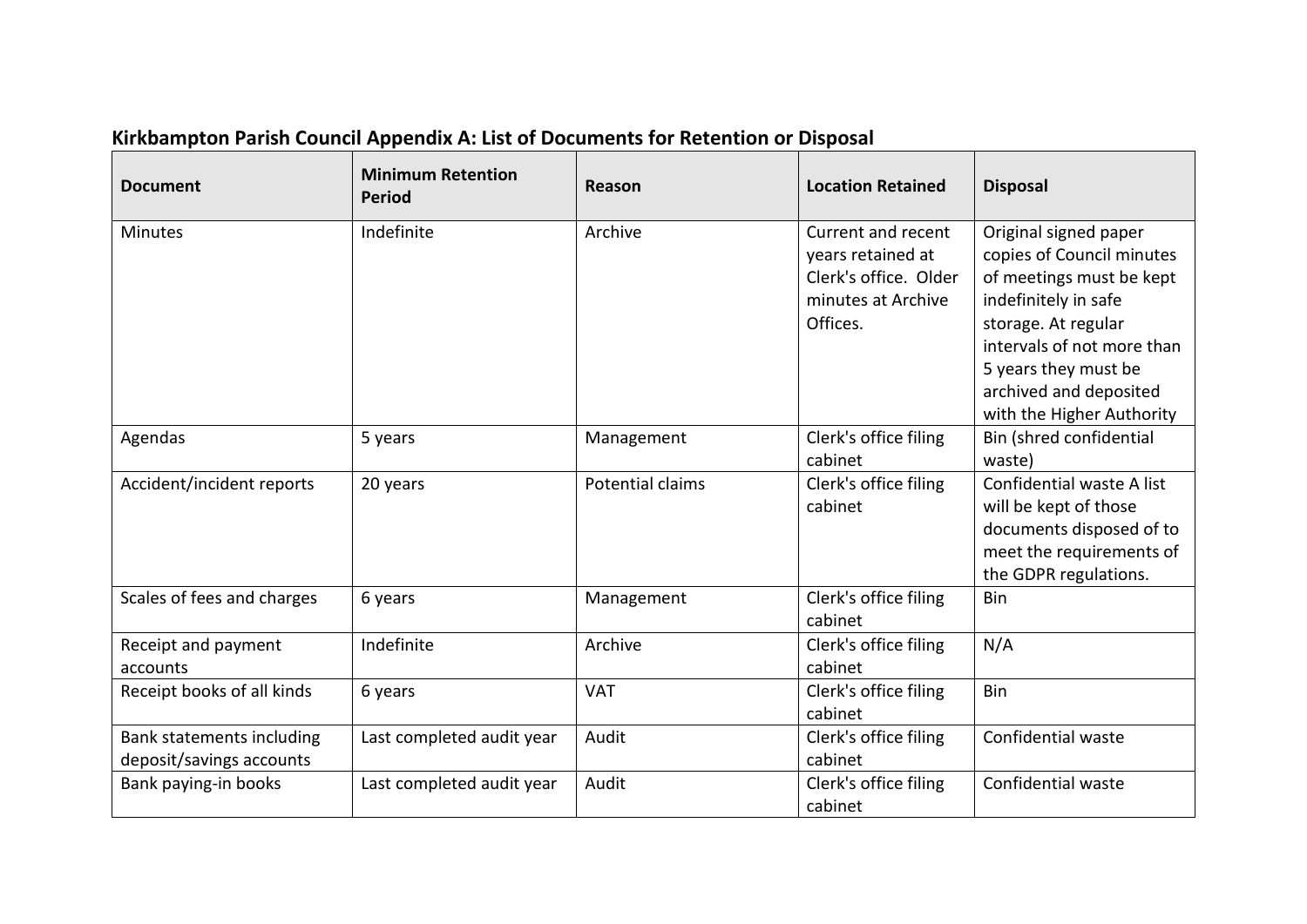| <b>Document</b>                                                  | <b>Minimum Retention</b><br><b>Period</b>                               | <b>Reason</b>                                                                                  | <b>Location Retained</b>         | <b>Disposal</b>                                                                                                                     |
|------------------------------------------------------------------|-------------------------------------------------------------------------|------------------------------------------------------------------------------------------------|----------------------------------|-------------------------------------------------------------------------------------------------------------------------------------|
| Cheque book stubs                                                | Last completed audit year                                               | Audit                                                                                          | Clerk's office filing<br>cabinet | Confidential waste                                                                                                                  |
| <b>Quotations and tenders</b>                                    | 6 years                                                                 | Limitation Act 1980 (as<br>amended)                                                            | Clerk's office filing<br>cabinet | Confidential waste A list<br>will be kept of those<br>documents disposed of to<br>meet the requirements of<br>the GDPR regulations. |
| Paid invoices                                                    | 6 years                                                                 | <b>VAT</b>                                                                                     | Clerk's office filing<br>cabinet | Confidential waste                                                                                                                  |
| Paid cheques                                                     | 6 years                                                                 | Limitation Act 1980 (as<br>amended)                                                            | Clerk's office filing<br>cabinet | Confidential waste                                                                                                                  |
| VAT records                                                      | 6 years generally but 20<br>years for VAT on rents                      | <b>VAT</b>                                                                                     | Clerk's office filing<br>cabinet | Confidential waste                                                                                                                  |
| Petty cash, postage and<br>telephone books                       | 6 years                                                                 | Tax, VAT, Limitation Act<br>1980 (as amended)                                                  | Clerk's office filing<br>cabinet | Confidential waste                                                                                                                  |
| Timesheets                                                       | Last completed audit year<br>3 years                                    | Audit (requirement)<br>Personal injury (best<br>practice)                                      | Clerk's office filing<br>cabinet | Bin                                                                                                                                 |
| Wages books/payroll                                              | 12 years                                                                | Superannuation                                                                                 | Clerk's office filing<br>cabinet | Confidential waste                                                                                                                  |
| Insurance policies                                               | While valid (but see next<br>two items below)                           | Management                                                                                     | Clerk's office filing<br>cabinet | Bin                                                                                                                                 |
| Insurance company names<br>and policy numbers                    | Indefinite                                                              | Management                                                                                     | Clerk's office filing<br>cabinet | N/A                                                                                                                                 |
| Certificates for insurance<br>against liability for<br>employees | 40 years from date on<br>which insurance<br>commenced or was<br>renewed | The Employers' Liability<br>(Compulsory Insurance)<br>Regulations 1998 (SI 2753)<br>Management | Clerk's office filing<br>cabinet | <b>Bin</b>                                                                                                                          |
| Play area equipment<br>inspection reports                        | 21 years                                                                |                                                                                                | Clerk's office filing<br>cabinet |                                                                                                                                     |
| Investments                                                      | Indefinite                                                              | Audit, Management                                                                              | Clerk's office filing<br>cabinet | N/A                                                                                                                                 |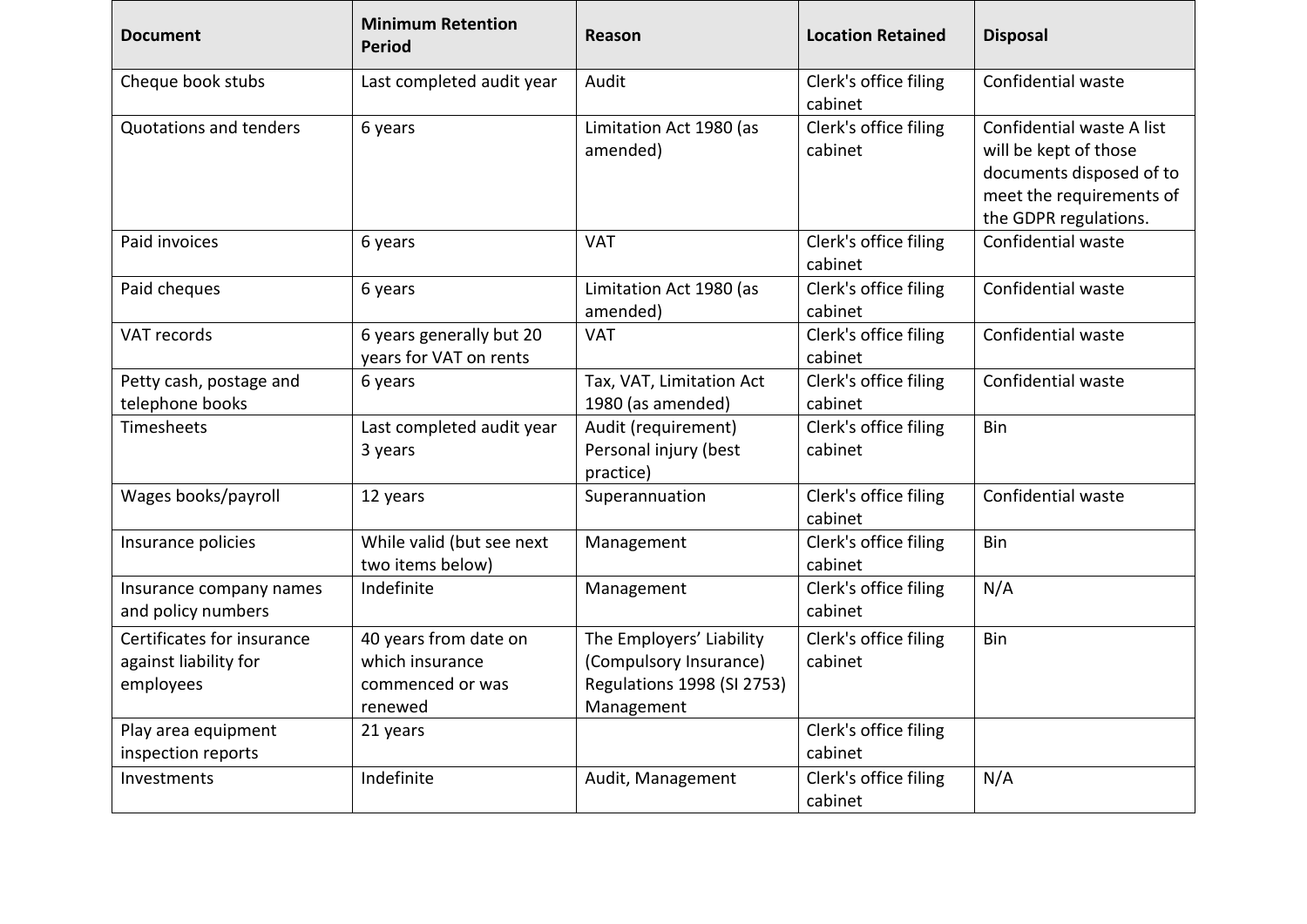| <b>Document</b>                                                                                                | <b>Minimum Retention</b><br><b>Period</b>                        | Reason                                                                                                                                                                                                                                                                                                 | <b>Location Retained</b>         | <b>Disposal</b>                                                                                                                      |
|----------------------------------------------------------------------------------------------------------------|------------------------------------------------------------------|--------------------------------------------------------------------------------------------------------------------------------------------------------------------------------------------------------------------------------------------------------------------------------------------------------|----------------------------------|--------------------------------------------------------------------------------------------------------------------------------------|
| Title deeds, leases,<br>agreements, contracts                                                                  | Indefinite                                                       | Audit, Management                                                                                                                                                                                                                                                                                      | Clerk's office filing<br>cabinet | N/A                                                                                                                                  |
| Members' allowances<br>register                                                                                | 6 years                                                          | Tax, Limitation Act 1980<br>(as amended)                                                                                                                                                                                                                                                               | Clerk's office filing<br>cabinet | Confidential waste. A list<br>will be kept of those<br>documents disposed of to<br>meet the requirements of<br>the GDPR regulations. |
| Information from other<br>bodies<br>e.g. circulars from county<br>associations, NALC, principal<br>authorities | Retained for as long as it is<br>useful and relevant             |                                                                                                                                                                                                                                                                                                        | Clerk's office filing<br>cabinet | <b>Bin</b>                                                                                                                           |
| Local/historical information                                                                                   | Indefinite - to be securely<br>kept for benefit of the<br>Parish | Councils may acquire<br>records of local interest<br>and accept gifts or records<br>of general and local<br>interest in order to<br>promote the use for such<br>records (defined as<br>materials in written or<br>other form setting out<br>facts or events or<br>otherwise recording<br>information). | Clerk's office filing<br>cabinet | N/A                                                                                                                                  |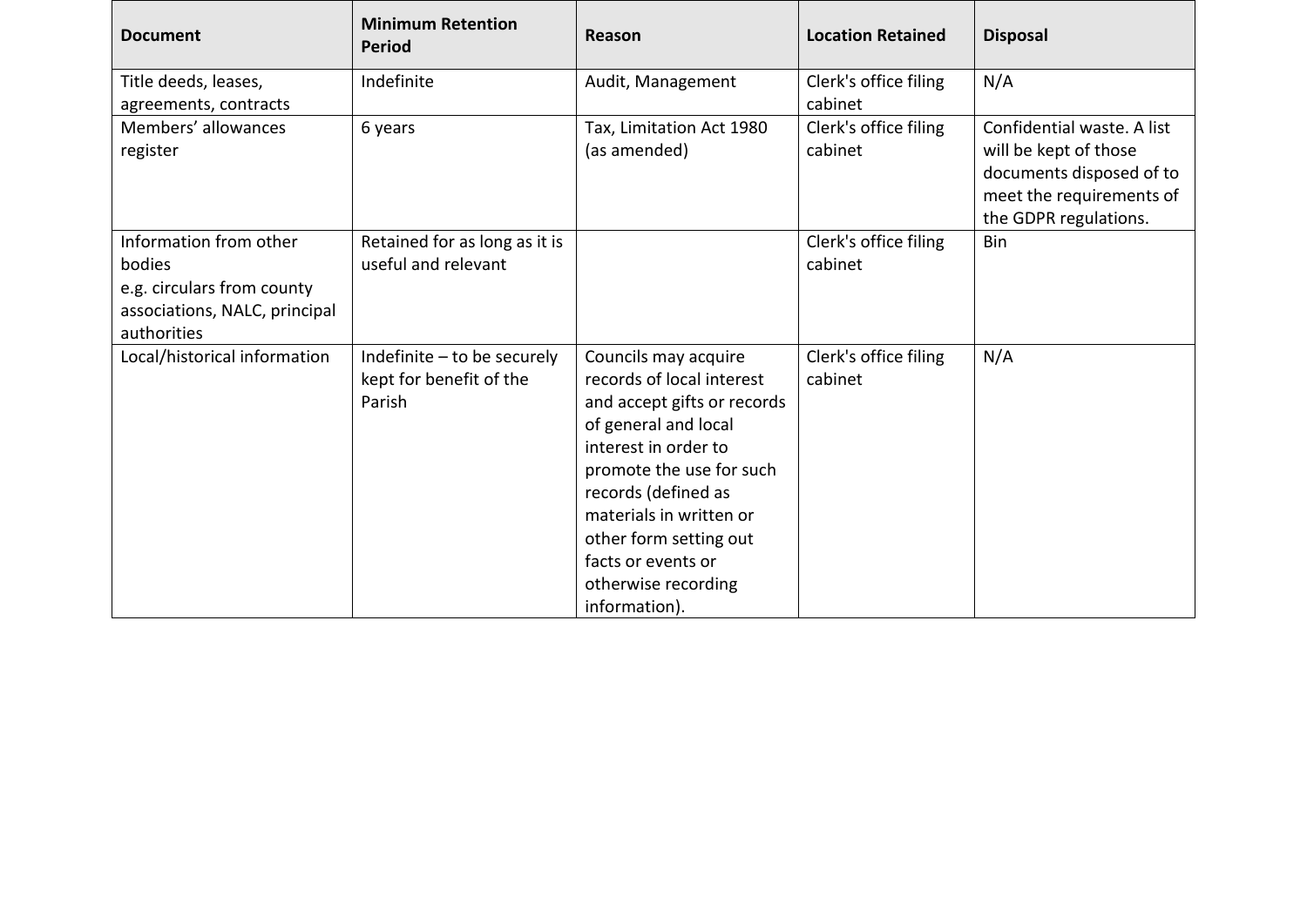| <b>Document</b>                                                                                                                                                                                                                    | <b>Minimum Retention</b><br><b>Period</b>                                                                                    | <b>Reason</b>                                                                                                                                                                                                                                                                                                                                                                                                                                                                                                                                                   | <b>Location Retained</b> | <b>Disposal</b>                                                                                                                                                                                                                                                |
|------------------------------------------------------------------------------------------------------------------------------------------------------------------------------------------------------------------------------------|------------------------------------------------------------------------------------------------------------------------------|-----------------------------------------------------------------------------------------------------------------------------------------------------------------------------------------------------------------------------------------------------------------------------------------------------------------------------------------------------------------------------------------------------------------------------------------------------------------------------------------------------------------------------------------------------------------|--------------------------|----------------------------------------------------------------------------------------------------------------------------------------------------------------------------------------------------------------------------------------------------------------|
| Magazines and journals                                                                                                                                                                                                             | Council may wish to keep<br>its own publications<br>For others retain for as<br>long as they are useful and<br>relevant.     | The Legal Deposit Libraries<br>Act 2003 (the 2003 Act)<br>requires a local council<br>which after<br>1 <sup>st</sup> February 2004 has<br>published works in print<br>(this includes a pamphlet,<br>magazine or newspaper, a<br>map, plan, chart or table)<br>to deliver, at its own<br>expense, a copy of them<br>to the British Library Board<br>(which manages and<br>controls the British<br>Library). Printed works as<br>defined by the 2003 Act<br>published by a local<br>council therefore<br>constitute materials which<br>the British Library holds. | Clerk's office           | Bin if applicable                                                                                                                                                                                                                                              |
|                                                                                                                                                                                                                                    | Record-keeping                                                                                                               |                                                                                                                                                                                                                                                                                                                                                                                                                                                                                                                                                                 |                          |                                                                                                                                                                                                                                                                |
| To ensure records are easily<br>accessible it is necessary to<br>comply with the following:<br>• A list of files stored in<br>cabinets will be kept<br>Electronic files will be<br>$\bullet$<br>saved using relevant file<br>names | The electronic files will be<br>backed up periodically on a<br>portable hard drive and<br>also in a cloud-based<br>programme | Management                                                                                                                                                                                                                                                                                                                                                                                                                                                                                                                                                      |                          | Documentation no longer<br>required will be disposed<br>of, ensuring any<br>confidential documents<br>are destroyed as<br>confidential waste.<br>A list will be kept of those<br>documents disposed of to<br>meet the requirements of<br>the GDPR regulations. |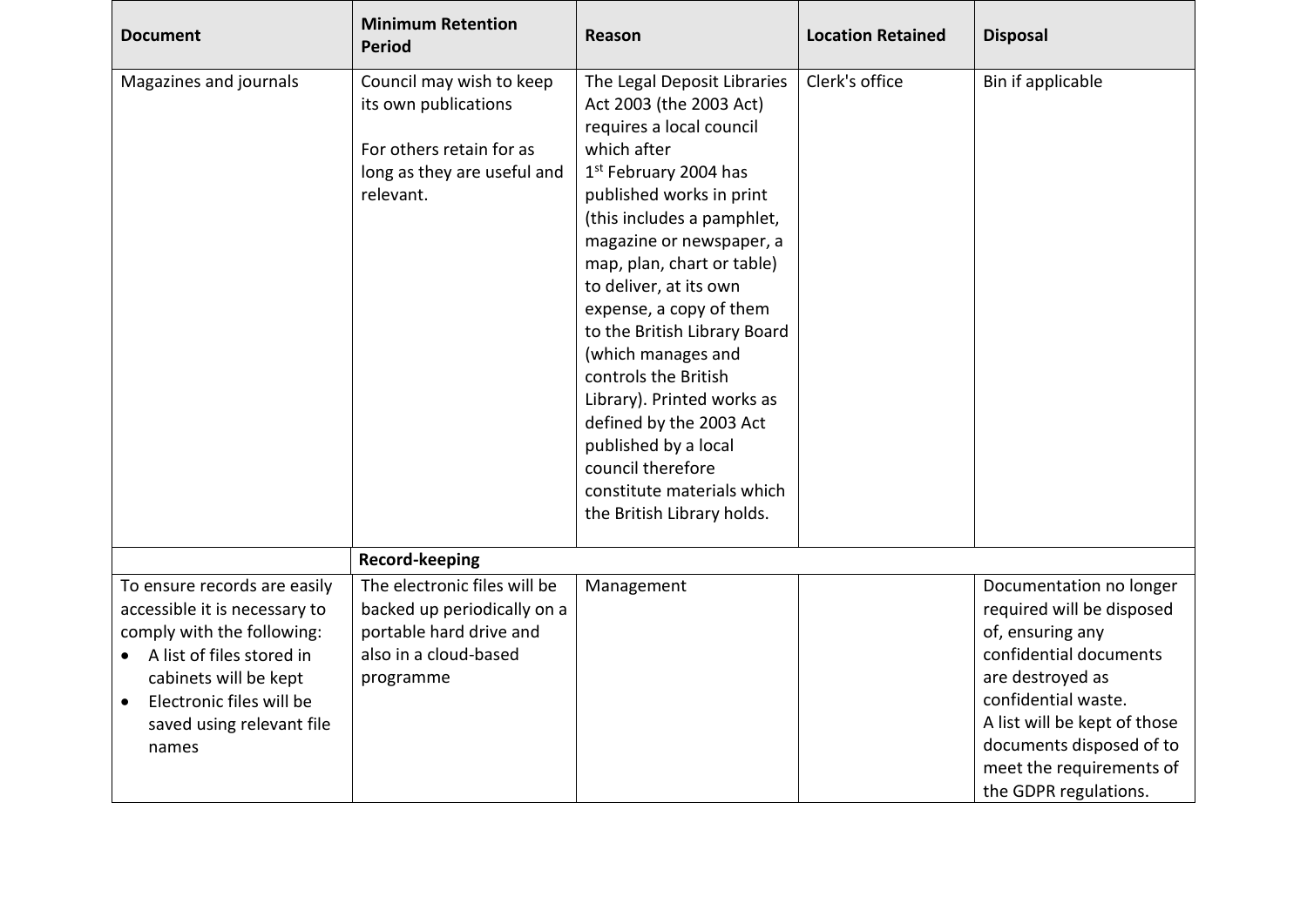| <b>Document</b>                     | <b>Minimum Retention</b><br><b>Period</b>                                                                                                                                                                                                                                                                                                                  | <b>Reason</b>                                                                                                                                                                                                                                                                                                                 | <b>Location Retained</b>         | <b>Disposal</b>                                                                                                                                    |
|-------------------------------------|------------------------------------------------------------------------------------------------------------------------------------------------------------------------------------------------------------------------------------------------------------------------------------------------------------------------------------------------------------|-------------------------------------------------------------------------------------------------------------------------------------------------------------------------------------------------------------------------------------------------------------------------------------------------------------------------------|----------------------------------|----------------------------------------------------------------------------------------------------------------------------------------------------|
| General correspondence              | Unless it relates to specific<br>categories outlined in the<br>policy, correspondence,<br>both paper and electronic,<br>should be kept.<br>Records should be kept for<br>as long as they are needed<br>for reference or<br>accountability purposes, to<br>comply with regulatory<br>requirements or to protect<br>legal and other rights and<br>interests. | Management                                                                                                                                                                                                                                                                                                                    | Clerk's office filing<br>cabinet | Bin (shred confidential<br>waste)<br>A list will be kept of those<br>documents disposed of to<br>meet the requirements of<br>the GDPR regulations. |
| Correspondence relating to<br>staff | If related to Audit, see<br>relevant sections above.<br>Should be kept securely<br>and personal data in<br>relation to staff should not<br>be kept for longer than is<br>necessary for the purpose<br>it was held. Likely time<br>limits for tribunal claims<br>between 3-6 months<br>Recommend this period be<br>for 3 years                              | After an employment<br>relationship has ended, a<br>council may need to retain<br>and access staff records<br>for former staff for the<br>purpose of giving<br>references, payment of<br>tax, national insurance<br>contributions and<br>pensions, and in respect of<br>any related legal claims<br>made against the council. | Clerk's office filing<br>cabinet | Confidential waste<br>A list will be kept of those<br>documents disposed of to<br>meet the requirements of<br>the GDPR regulations.                |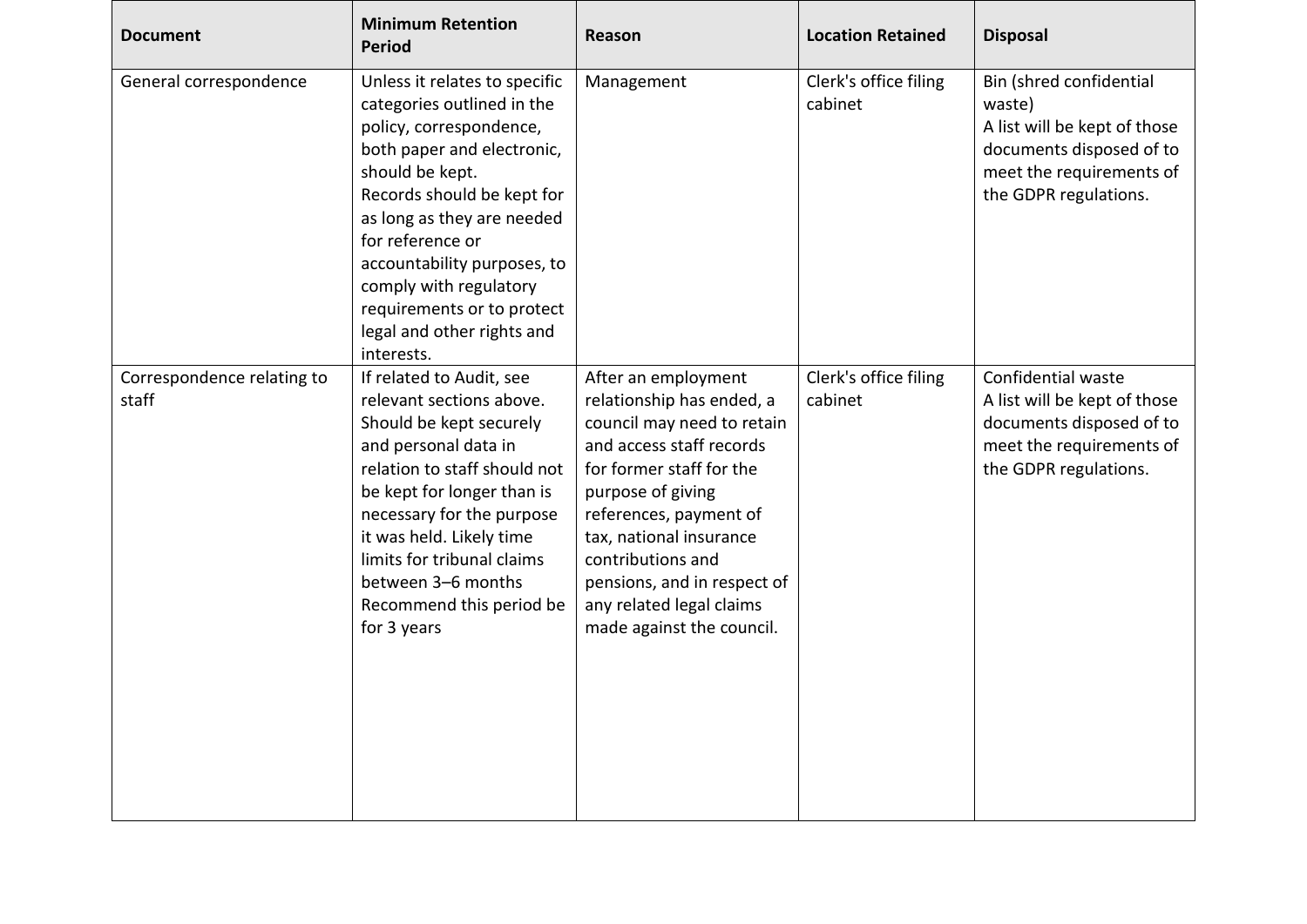| <b>Document</b>             | <b>Minimum Retention</b><br><b>Period</b>                                                                                                                                                                                                                                                                                                                                                                                                                                                                                     | <b>Reason</b> | <b>Location Retained</b>         | <b>Disposal</b>                                                                                                                      |  |
|-----------------------------|-------------------------------------------------------------------------------------------------------------------------------------------------------------------------------------------------------------------------------------------------------------------------------------------------------------------------------------------------------------------------------------------------------------------------------------------------------------------------------------------------------------------------------|---------------|----------------------------------|--------------------------------------------------------------------------------------------------------------------------------------|--|
|                             | Documents from legal matters, negligence and other torts<br>Most legal proceedings are governed by the Limitation Act 1980 (as amended). The 1980 Act provides that<br>legal claims may not be commenced after a specified period. Where the limitation periods are longer than<br>other periods specified the documentation should be kept for the longer period specified. Some types of<br>legal proceedings may fall within two or more categories.<br>If in doubt, keep for the longest of the three limitation periods. |               |                                  |                                                                                                                                      |  |
| Negligence                  | 6 years                                                                                                                                                                                                                                                                                                                                                                                                                                                                                                                       |               | Clerk's office filing<br>cabinet | Confidential waste. A list<br>will be kept of those<br>documents disposed of to<br>meet the requirements of<br>the GDPR regulations. |  |
| Defamation                  | 1 year                                                                                                                                                                                                                                                                                                                                                                                                                                                                                                                        |               | Clerk's office filing<br>cabinet | Confidential waste. A list<br>will be kept of those<br>documents disposed of to<br>meet the requirements of<br>the GDPR regulations. |  |
| Contract                    | 6 years                                                                                                                                                                                                                                                                                                                                                                                                                                                                                                                       |               | Clerk's office filing<br>cabinet | Confidential waste. A list<br>will be kept of those<br>documents disposed of to<br>meet the requirements of<br>the GDPR regulations. |  |
| Leases                      | 12 years                                                                                                                                                                                                                                                                                                                                                                                                                                                                                                                      |               | Clerk's office filing<br>cabinet | Confidential waste.                                                                                                                  |  |
| Sums recoverable by statute | 6 years                                                                                                                                                                                                                                                                                                                                                                                                                                                                                                                       |               | Clerk's office filing<br>cabinet | Confidential waste.                                                                                                                  |  |
| Personal injury             | 3 years                                                                                                                                                                                                                                                                                                                                                                                                                                                                                                                       |               | Clerk's office filing<br>cabinet | Confidential waste.                                                                                                                  |  |
| To recover land             | 12 years                                                                                                                                                                                                                                                                                                                                                                                                                                                                                                                      |               | Clerk's office filing<br>cabinet | Confidential waste.                                                                                                                  |  |
| Rent                        | 6 years                                                                                                                                                                                                                                                                                                                                                                                                                                                                                                                       |               | Clerk's office filing<br>cabinet | Confidential waste.                                                                                                                  |  |
| Breach of trust             | None                                                                                                                                                                                                                                                                                                                                                                                                                                                                                                                          |               | Clerk's office filing<br>cabinet | Confidential waste.                                                                                                                  |  |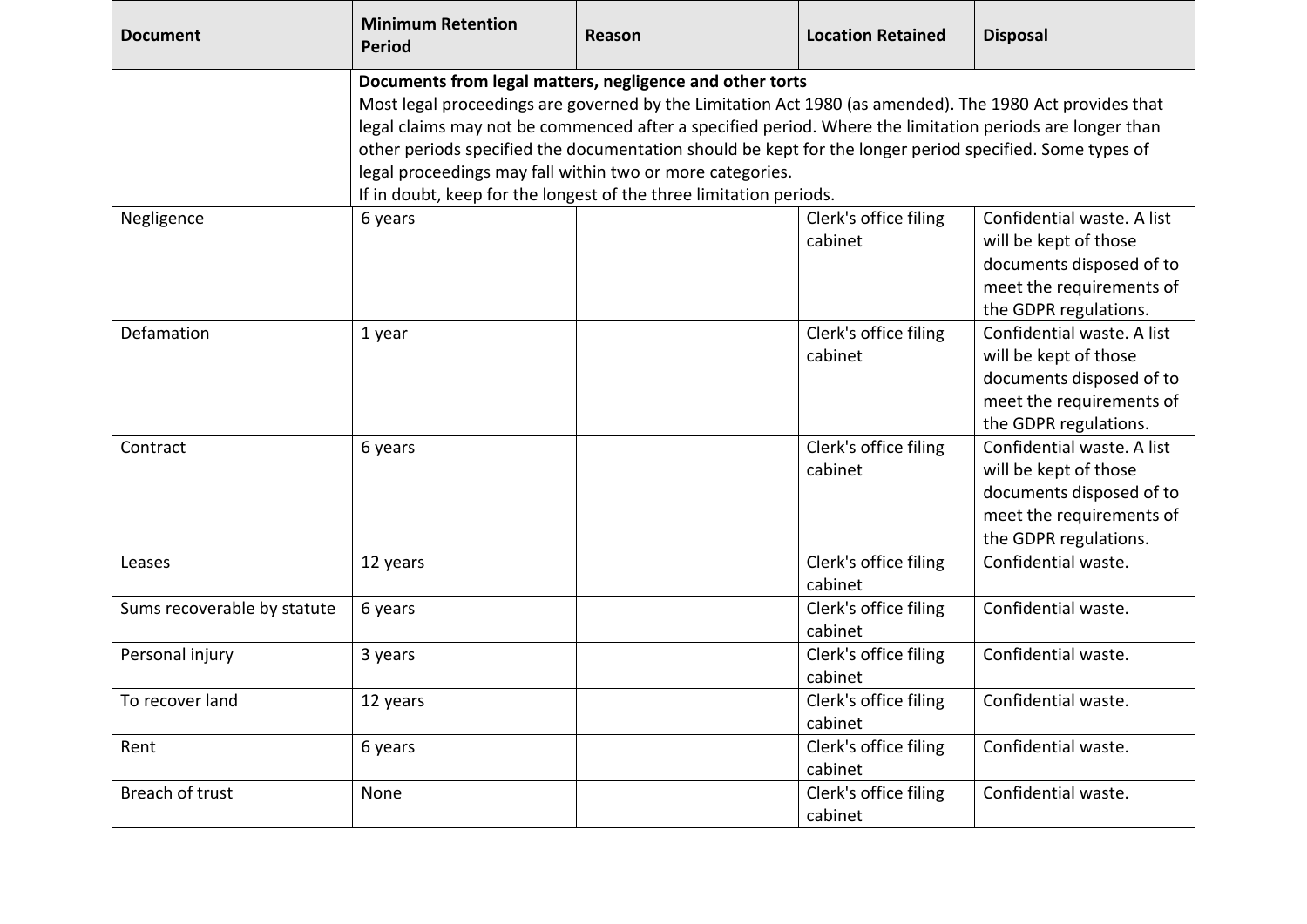| <b>Document</b>                                                                              | <b>Minimum Retention</b><br><b>Period</b>                             | Reason            | <b>Location Retained</b>                          | <b>Disposal</b>                                                                                                                     |
|----------------------------------------------------------------------------------------------|-----------------------------------------------------------------------|-------------------|---------------------------------------------------|-------------------------------------------------------------------------------------------------------------------------------------|
| Trust deeds                                                                                  | Indefinite                                                            |                   | Clerk's office filing<br>cabinet                  | N/A                                                                                                                                 |
| For Halls, Centres, Recreation Grounds where applicable                                      |                                                                       |                   |                                                   |                                                                                                                                     |
| Application to hire<br>$\bullet$<br><b>Invoices</b><br>$\bullet$<br>Record of tickets issued | 6 years                                                               | <b>VAT</b>        | Clerk's office filing<br>cabinet/archive<br>boxes | Confidential waste<br>A list will be kept of those<br>documents disposed of to<br>meet the requirements of<br>the GDPR regulations. |
| Lettings diaries                                                                             | Electronic files linked to<br>accounts                                | <b>VAT</b>        | n/a                                               | N/A                                                                                                                                 |
| <b>Terms and Conditions</b>                                                                  | 6 years                                                               | Management        | Clerk's office filing<br>cabinet/archive<br>boxes | Bin                                                                                                                                 |
| <b>Event Monitoring Forms</b>                                                                | 6 years unless required for<br>claims, insurance or legal<br>purposes | Management        | Clerk's office filing<br>cabinet/archive<br>boxes | Bin. A list will be kept of<br>those documents disposed<br>of to meet the<br>requirements of the GDPR<br>regulations.               |
|                                                                                              | <b>For Allotments</b>                                                 |                   |                                                   |                                                                                                                                     |
| Register and plans                                                                           | Indefinite                                                            | Audit, Management | n/a                                               | N/A                                                                                                                                 |
| <b>Minutes</b>                                                                               | Indefinite                                                            | Audit, Management | n/a                                               | N/A                                                                                                                                 |
| Legal papers                                                                                 | Indefinite                                                            | Audit, Management | n/a                                               | N/A                                                                                                                                 |
|                                                                                              | <b>For Burial Grounds</b>                                             |                   |                                                   |                                                                                                                                     |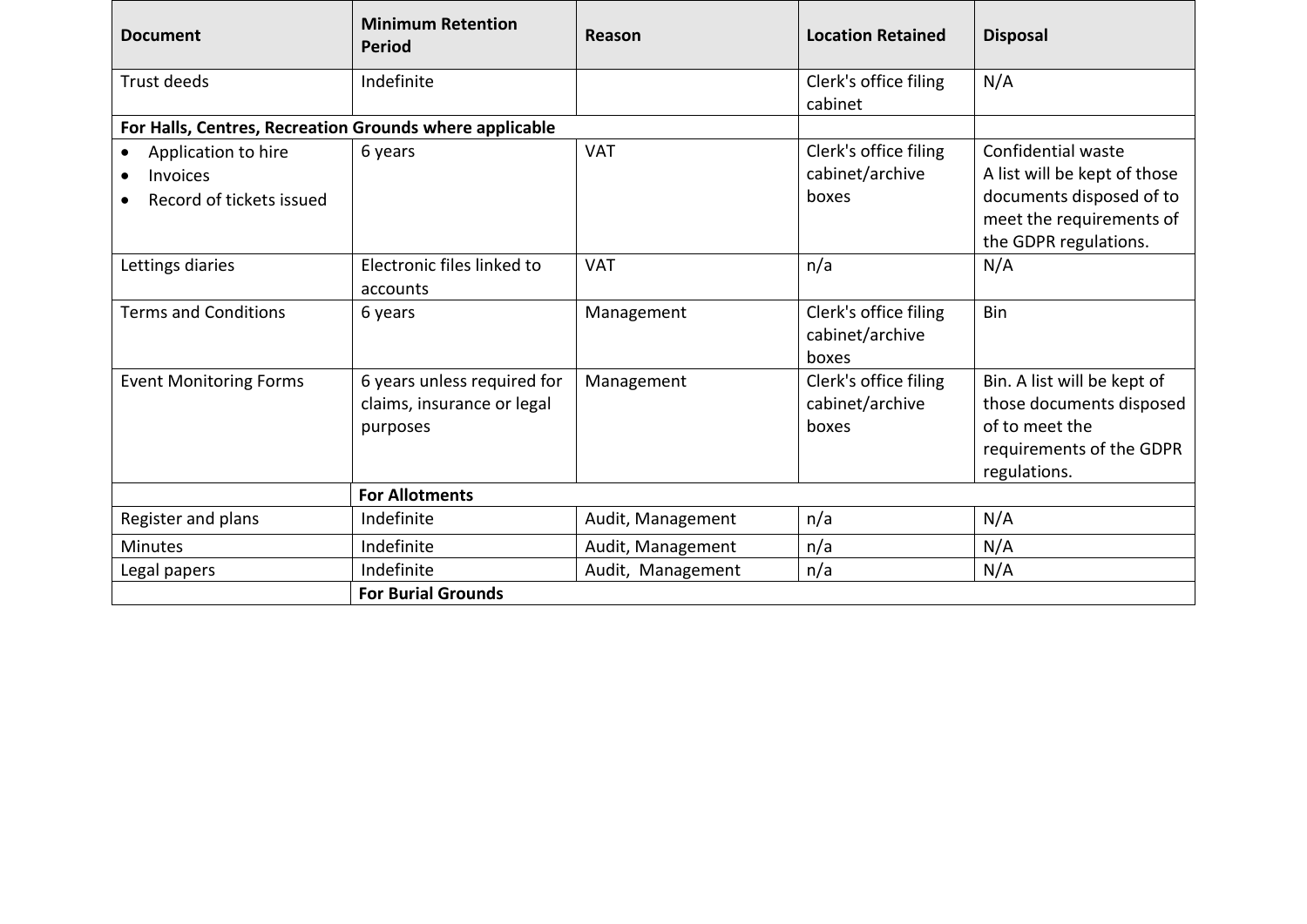| <b>Document</b>                                                                                                                                                                                                                                                                                                                                                                                                                      | <b>Minimum Retention</b><br><b>Period</b> | Reason                                                           | <b>Location Retained</b>                          | <b>Disposal</b> |
|--------------------------------------------------------------------------------------------------------------------------------------------------------------------------------------------------------------------------------------------------------------------------------------------------------------------------------------------------------------------------------------------------------------------------------------|-------------------------------------------|------------------------------------------------------------------|---------------------------------------------------|-----------------|
| Register of fees collected<br>$\bullet$<br>Register of burials<br>$\bullet$<br>Register of purchased<br>graves<br>Register/plan of grave<br>$\bullet$<br>spaces<br>Register of memorials<br>$\bullet$<br>Applications for<br>$\bullet$<br>interment<br>Applications for right to<br>$\bullet$<br>erect<br>memorials<br>Disposal certificates<br>$\bullet$<br>Copy certificates of grant<br>$\bullet$<br>of exclusive right of burial | Indefinite                                | Archives, Local Authorities<br>Cemeteries Order 1977 (SI<br>204) | n/a                                               | N/A             |
|                                                                                                                                                                                                                                                                                                                                                                                                                                      | <b>Planning Papers</b>                    |                                                                  |                                                   |                 |
| Applications                                                                                                                                                                                                                                                                                                                                                                                                                         | 1 year                                    | Management                                                       | Clerk's office filing<br>cabinet/archive          | Bin             |
|                                                                                                                                                                                                                                                                                                                                                                                                                                      |                                           |                                                                  | boxes                                             |                 |
| Appeals                                                                                                                                                                                                                                                                                                                                                                                                                              | 1 year unless significant<br>development  | Management                                                       | Clerk's office filing<br>cabinet/archive<br>boxes | Bin             |
| <b>Trees</b>                                                                                                                                                                                                                                                                                                                                                                                                                         | 1 year                                    | Management                                                       | Clerk's office filing<br>cabinet/archive<br>boxes | Bin             |
| Local Development Plans                                                                                                                                                                                                                                                                                                                                                                                                              | Retained as long as in force              | Reference                                                        | Clerk's office filing<br>cabinet/archive<br>boxes | Bin             |
| <b>Local Plans</b>                                                                                                                                                                                                                                                                                                                                                                                                                   | Retained as long as in force              | Reference                                                        | Clerk's office filing<br>cabinet/archive<br>boxes | Bin             |

IГ